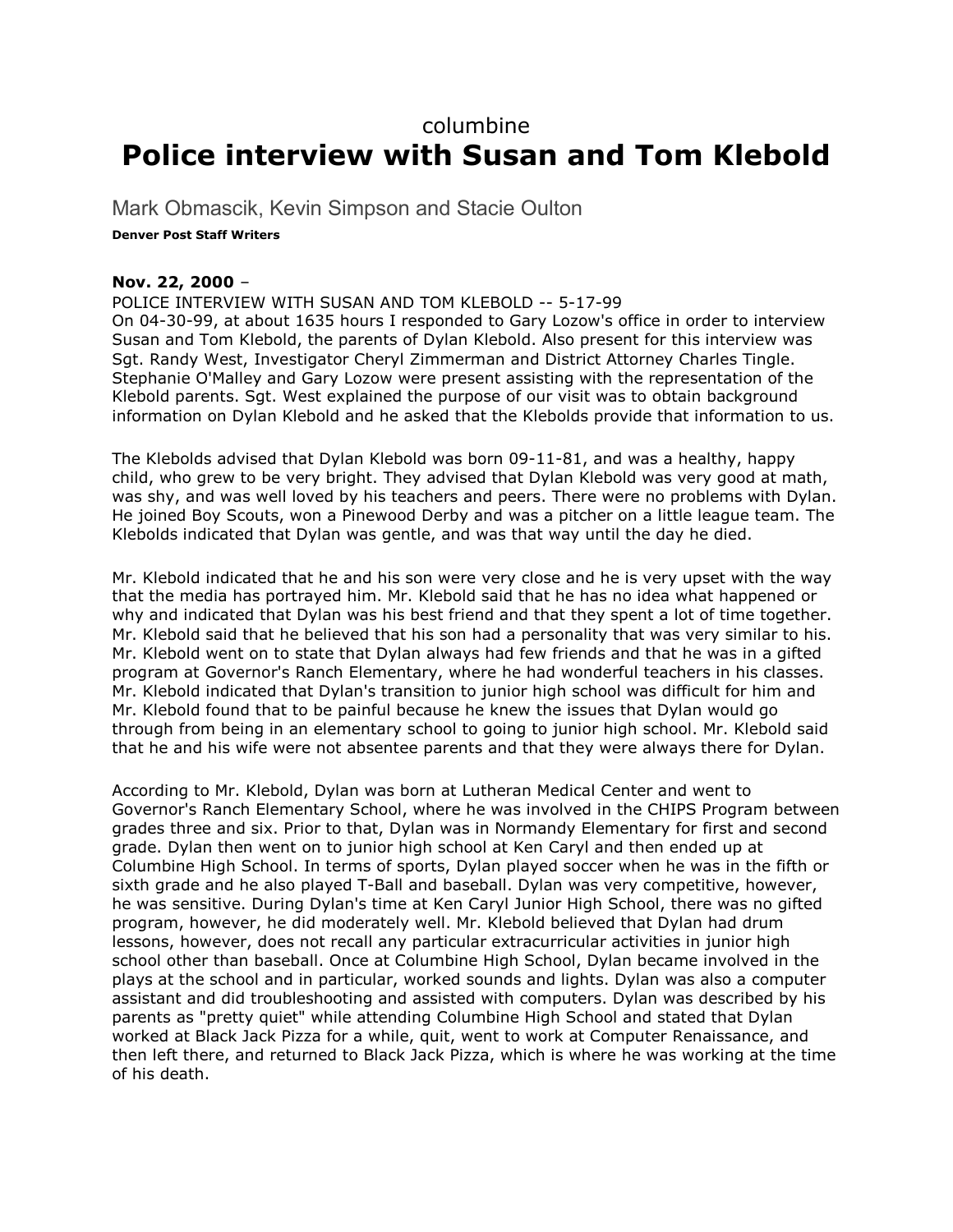When asked about girlfriends, the Klebolds indicated that Dylan didn't exactly have a girlfriend, but would go out with a group of friends which Mr. Klebold described as "group dating." The Klebolds said that Dylan was extraordinarily shy in high school, however, he did go to the prom with Robyn Anderson. The Klebolds said that Robyn Anderson and Dylan studied calculus together and described Robyn as a very sweet girl and again said that they don't believe that Dylan ever considered Robyn his girlfriend and again pointed out that there were groups of kids that dated together.

When asked about different friends that Dylan had, the Klebolds said that Dylan had a circle of acquaintances and that it wasn't necessarily a specific group, however, several groups of kids that knew each other. The Klebolds described Dylan's friends as quiet and intelligent kids and maybe shy. The Klebolds said that Dylan's friends were definitely not the most popular kids in school. Dylan had three to four close male friends, who they named as Zach Heckler, Nathan Dykeman, and Eric Harris. The Klebolds also said that Dylan had mentioned Chris Morris' name, however, they don't believe that he had ever been at their house. He also mentioned Dylan was involved in the Fantasy Baseball League with Kristin Theibault, and others who had been at the Klebold's residence. Mr. Klebold said that Dylan was very involved in the Fantasy Baseball League on the Internet and stated that he had a pretty organized web site regarding that. Mr. Klebold said that Dylan would pick players and they would draft different players and they had played for several years. The Klebolds also advised that Dylan was involved in playing Midnight Bowling at Fun-Plex and would play every few weeks with his group of friends.

The Klebolds indicated that they have an older son, Byron, who moved out two and a half years ago and lives in Aurora with a male roommate. They provided his phone number of (blacked out).

Mr. Klebold advised that the transition from Governor's Ranch Elementary to Ken Caryl Junior High could be described as from "cradle to reality." Mr. Klebold said that Dylan was sheltered at his classes at Governor's Ranch. The Klebold's perspective in that Dylan semmed well adjusted. Mrs. Klebold then stated the only time she ever saw Dylan cry was once when he came home from school and went to his bedroom. Dylan then took a box of stuffed toys from the closet and buried himself and fell asleep underneath the stuffed toys. Mrs. Klebold said that she checked on what the problem was, however, Dylan would never tell her what had caused him to cry. The Klebolds indicated that they monitored everything about Dylan and Mr. Klebold said that based on his own experience, Dylan seemed normal. Mr. Klebold went on to state that he asked Dylan in the past if people were picking on him and Dylan would tell him no, and would point out that he was 6'4" so people wouldn't pick on him, however, Dylan did indicate that people picked on Eric (Harris).

When asked about the relationship between Dylan and Eric, Mr. Klebold indicated that Eric Harris was a "best friend, but not the only friend." When asked where Eric and Dylan spent most of their time, the Klebolds indicated that Eric did not spend very much time at the Klebold residence and that Dylan sometimes spent the night at Eric Harris' house, as well as others. The Klebolds said that even though Dylan spent evenings at different friend's houses, he always attended to his homework. The Klebolds also indicated that he knows that Dylan and his friends socialized on the computer and would play different computer games via the internet. When asked about Dylan's friends, the Klebolds indicated that they struck them as happy and healthy and that there was a lot of laughter between Dylan and his friends and that they would watch movies and other activities. The Klebolds indicated that Dylan's friends were always nice and polite to them and indicated that they all seemed like laid back kids without social pressures. The Klebolds indicated that Dylan seemed to like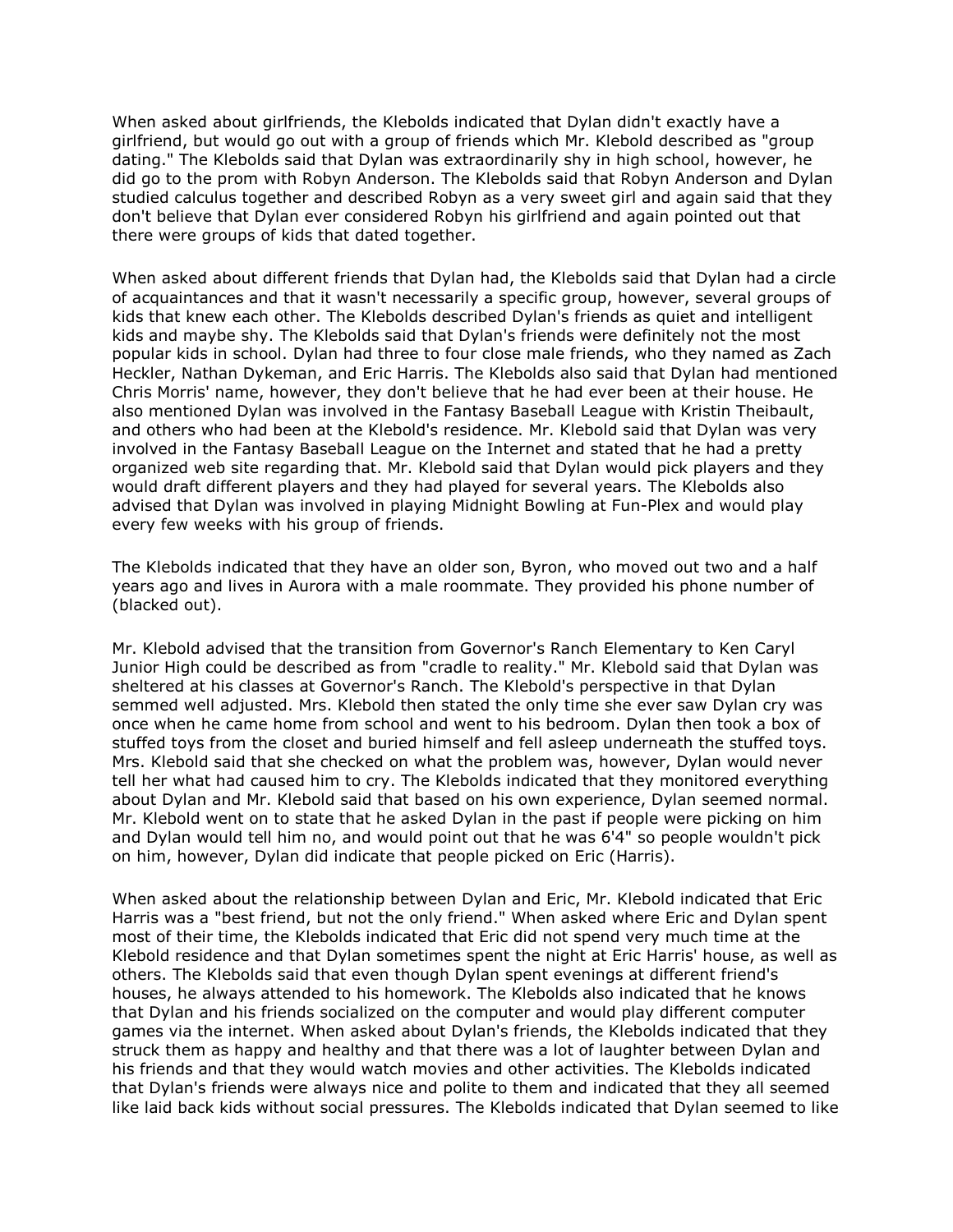the way that he looked and seemed comfortable in talking to anyone. The Klebolds described Dylan's friends, Nate and Zach, as extroverts and Mrs. Klebold said that she had never met Chris (Morris). Mr. Klebold said that he had met Chris and described him as "serious." The Klebolds said that Eric Harris was quieter and they never felt that they knew him very well, however, he was always respectful. The Klebolds said that Dylan had sleep overs at all of the different boys' homes and Klebold said that it sometimes happened every other weekend. Mrs. Klebold said that she believed it was closer to once a month that Dylan slept at one of his friend's house.

When asked specifically about a friend of Dylan's by the name of Joe, the Klebolds indicated that they have a vague recollection and thought that there may be an association with Black Jack Pizza. When asked about Brooks Brown, the Klebolds indicated that Brooks was a friend of Dylan's and Mrs. Klebold indicated that she and Brooks' mother are friends. They also indicated that Brooks used to have a band and that Dylan played the drums in that band. The Klebolds said that Brooks got out the Chips program in the sixth grade and after that Brooks and Dylan were more acquaintances than friends. The Klebolds said that Brooks had his own circle of friends, however, at some point in the last couple of years Brooks and Dylan had become closer. In fact, Brooks and Dylan discussed possibly writing a play together sometime last year. Mrs. Klebold said that she knew that Judy Brown had problems with Eric Harris and knows that there was some sort of a conflict over a snowball being thrown. Mrs. Klebold said that she did not know about the web site information and didn't know about any threats that were allegedly made by Eric Harris against Brooks Brown. Mrs. Klebold said that she does know that Judy Brown did not like Eric Harris, however, she indicated that "Judy doesn't like a lot of people." Mrs. Klebold said that Dylan did mention that there was a problem between Eric and Brooks, however, Dylan liked both of them. Dylan indicated that he was going to stay out of the conflict. The Klebold's thought that this was a normal range of adolescent behavior. The Klebolds also indicated that Nate and Zach wanted the same girl a few months ago and now they're not talking, indicating that this is also within that normal range of adolescent behavior. Mrs. Klebold said that Dylan was tolerant, even tempered, and never talked back.

Mr. Klebold indicated that he and his son, Dylan, did lots of things together and talked a lot. Mr. Klebold indicated that they played sports together and that they also worked on Dylan's car together and built speakers for the car. Mr. Klebold indicated that Dylan also built his own computer and they played chess together. Mr. Klebold said that he got rheumatoid arthritis approximately three years ago and so he had to quit playing sports with his son. Mr. Klebold said that Dylan was a typical adolescent and would have one word answers at times.

Mr. Klebold indicated that he is a geo physical consultant and that he contracts for independent oil and gas companies. Mr. Klebold said that he is often out of the house, however, he has been home a lot in the last year. Mr. Klebold also indicated that he and his wife have purchased income properties to fix up, however, indicated that Dylan did not like to help in the repairs of their rental properties.

Mrs. Klebold indicated that she has worked for 20 years in higher education and that she started as a tutor, became a lab assistant and worked in a GED lab. Mrs. Klebold said that since September of 1997 she trains people with disabilities.

The Klebold's indicated that they have Rockies season tickets, which they split between four families. Mr. Klebold said that usually he and one of his sons will attend these games. When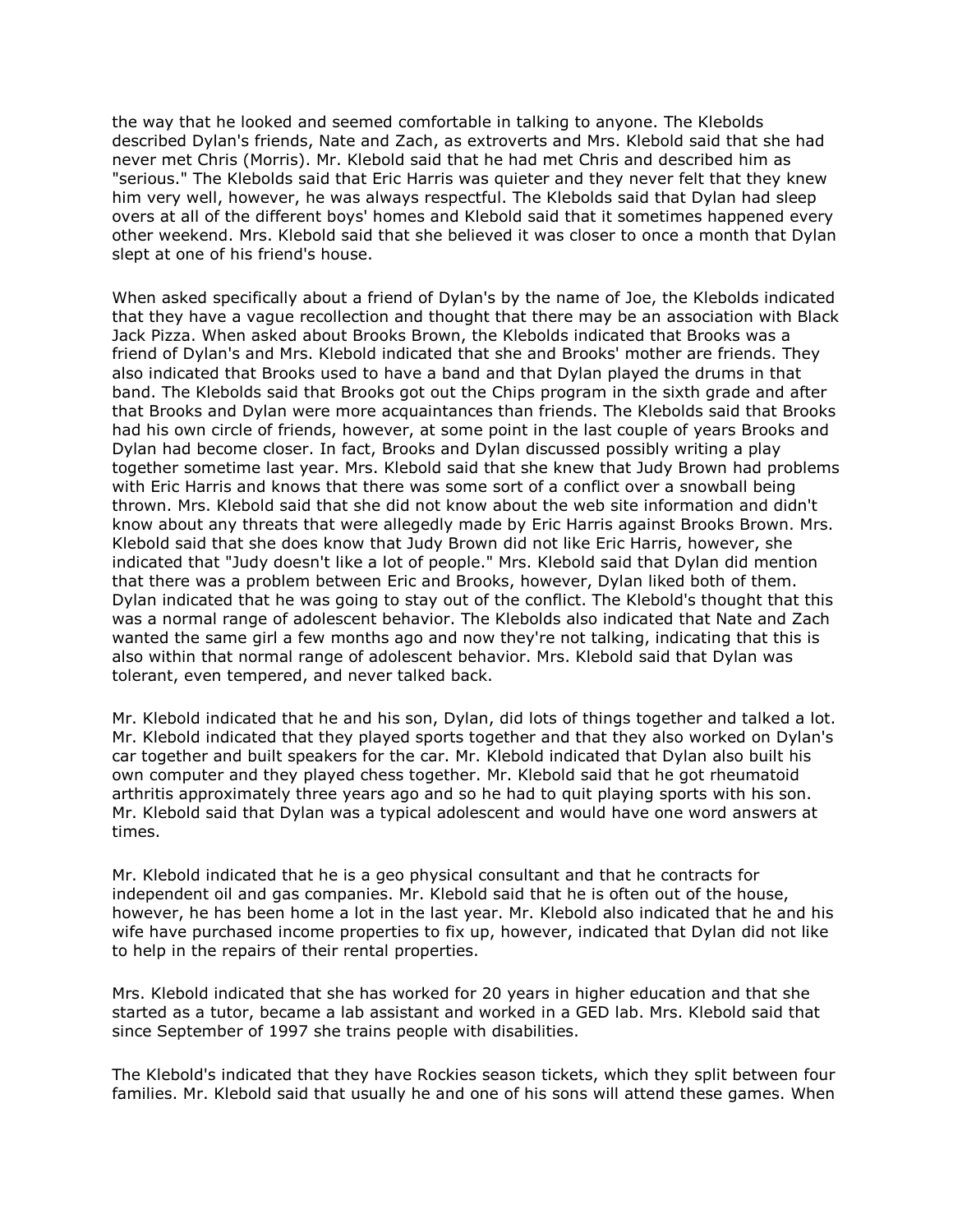asked how long they have loved on (blacked out) street, they indicated that they had been there 10 years. The Klebold's indicated that they would drive down to school when Dylan went to elementary and junior high school and then he would drive himself to Columbine High School. When asked about what Dylan's dreams were for the future, they indicated that he wanted to be a computer science major and had been accepted at the University of Arizona. The Klebolds said that they had just gone on a four-day trip to the University of Arizona so that Dylan could pick out his dorm room. The Klebold's indicated that Dylan would not like to dwell on decisions and he appeared to feel comfortable with his decision of going to the University of Arizona.

The Klebold's indicated that there was a lot of involvement in Dylan's life, the last month of his life, however, over Passover, he seemed a bit sadder.

When asked about Dylan's room and any wall decorations, the Klebold's indicated that they never saw anything unusual in Dylan's room and thought that it was normal for a 17 or 18 year old boy. The Klebold's said that Dylan had a Nine Inch Nails poster and another poster of a woman in a leopard bikini. The Klebold's said that Dylan also had three sports pictures regarding baseball and also had some street signs. Mrs. Klebold indicated that Dylan had a poster of Marilyn Manson and that she asked him about it, and in particular asked him what it meant. Dylan had told her that it didn't mean anything and that he didn't really listen to lyrics of Marilyn Manson music, however, did listen to the music. The Klebold's indicated that Dylan liked Techno music, which Mr. Klebold described as "machine made music." In particular, Dylan liked Ramstien and KMFDM. The Klebold's said that Dylan was learning how to make decisions and they would let him make those decisions if he would explain himself and articulate why he was making the decisions he was making. The Klebold's indicated this was an example of Dylan becoming an adult.

When asked about guns, the Klebold's indicated that Dylan did have a BB gun when he was 10 to 11 years old. Dylan also had a hunting knife and he once had throwing knives when he was a child. Mr. Klebold said that he was anti-gun and anti-concealed weapons permit and said he never saw any fascination of guns from Dylan. Mr. Klebold said that his children knew that he was anti-violent and anti-gun. When asked about whether or not Dylan knew the German language, the Klebold's indicated that Dylan took French for three years and German in the fifth grade, however, did not know of any particular fascination with the German language.

The Klebold's indicated that their biggest shock was when Dylan and Eric were caught breaking into a car. They indicated that Dylan went into diversion and did very well with it, as did Eric Harris, and they both got out early. The Klebold's indicated that Dylan was angry when he was caught trespassing into the van and he told them that it was innocent, that the van had been parked there and the stuff that they took belonged to a company. Sgt. West asked the Klebold's about the PVC and galvanized pipe in the garage, and Mr. Klebold indicated that he fixes his rental homes up and that there is probably parts of pipes and/or PVC in the garage.

When asked about activities that Dylan was interested in, the Klebold's indicated that Dylan and his friends liked to watch videos and that they were like normal teenagers and watched movies, such as action films and comedies. Mr. Klebold indicated that there's a lot of violence in those kinds of movies, however, he felt that these are the kinds of movies that all kids today are watching, and in particular named James Bond movies, Lethal Weapon and Matrix. When asked about the video game "Doom," the Klebold's indicated that Dylan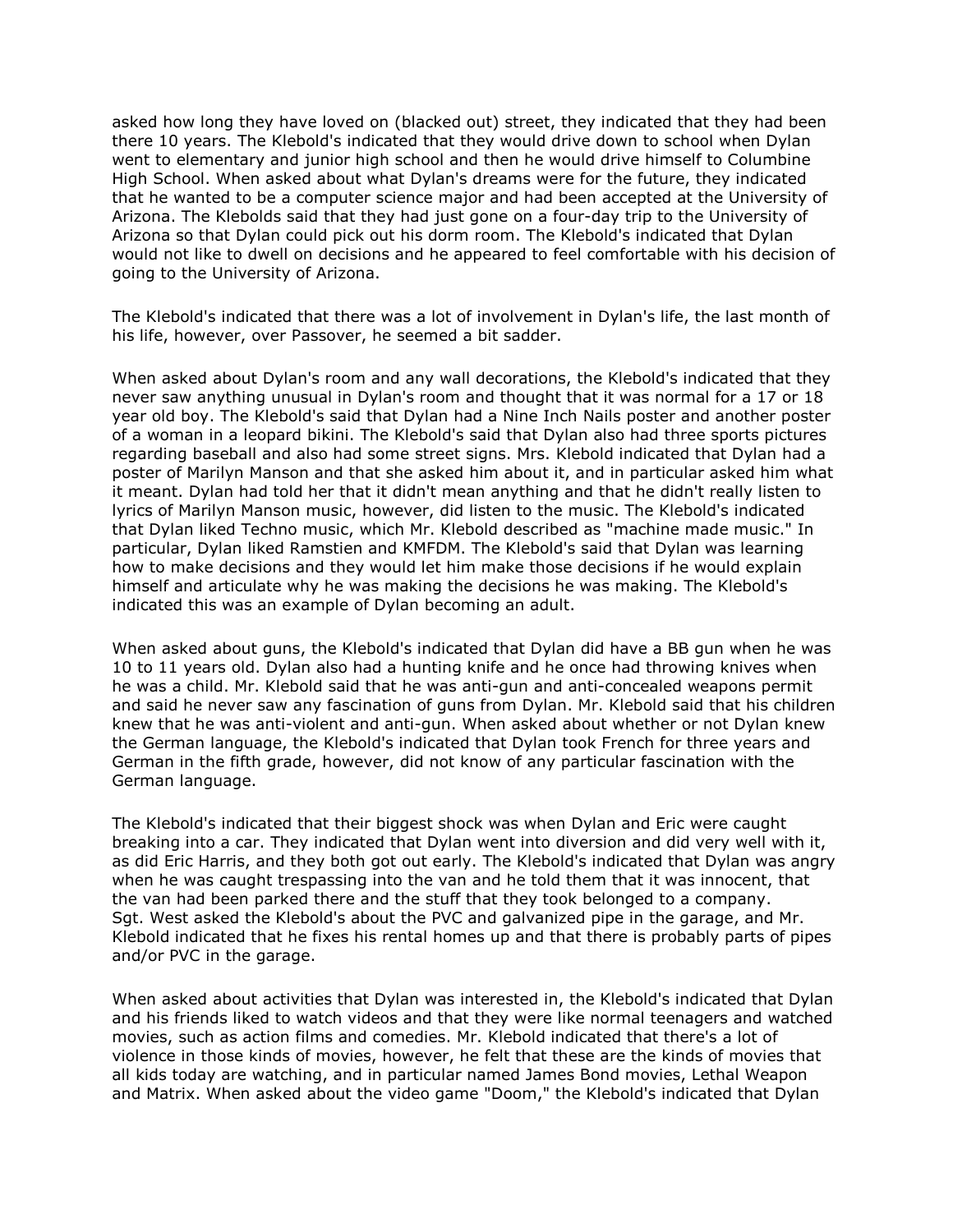played that game all the time. The Klebold's indicated that Dylan did not hide his playing of "Doom," from his parents and that he would play it on the computer over the phone lines. When asked about the week proceeding April 20, the Klebold's indicated that on Friday night, April 16th, Eric Harris came over to spend the night sometime between 10 p.m. and 11 p.m. The Klebold's said that they have not seen Eric in about six months at their home previous to that. The Klebold's said that when Eric arrived at their house on Friday night he was carrying a black nylon duffle bag that was "stuffed with something." The Klebold's indicated that it was awkward for Eric to carry this and that he had to use both hands. The Klebold's said that the next morning Eric left sometime between 9 a.m. and 9:30 a.m. and that he did not have the black duffle bag with him. The Klebold's also advised that the bed did not look slept in, and so they do not know whether or not if Eric slept on the bed or on the couch. Mr. Klebold said he assumed it was a computer in the bag.

When asked about the relationship between Dylan and Eric, they advised that they did not have an impression that anyone was the leader, however, advised on occasion Eric would get mad at Dylan if he "screwed something up." When asked about Saturday and Sunday, the Klebold's advised that Saturday the 17th was prom night and that Dylan was going to the prom with Robyn Anderson. The Klebold's indicated that Robyn was in New York and did not get home Saturday until 4:30 p.m. and that Dylan may have been stressed out that Robyn was delayed getting back from New York. The Klebolds said that the limo was supposed to pick them up at 6 p.m at one of the kid's house. The Klebold's said that Robyn Anderson picked Dylan up and that when she arrived there they talked about their future plans with school and the Klebold's videotaped them leaving. The Klebold's said that Dylan and Robyn went to Bella's restaurant in downtown and that there was a total of 12 people in the limo. The Klebold's said that Eric Harris did not have a date for the prom, but did go after the prom. Mrs. Klebold said that Dylan arrived home from the prom at about 3 a.m. on Sunday morning and she asked him how the prom was. Dylan then showed his mother a flask of Schnapps, however, told her that he did not drink but a little bit. Dylan indicated that the rest of the group was going to breakfast, however, he was tired and he was just going to go to bed.

The Klebold's said that on Sunday they believed that Dylan slept late because he had gotten home so late. Mr. Klebold said that he thought that Dylan was going to be going over to Eric's, however, he is not sure. Mrs. Klebold did say that they were home all weekend long and indicated that they normally have dinner together as a family on Sunday nights, however, cannot remember if they actually did have dinner together on Sunday the 18th. Sgt. West asked the Klebold's if they ever saw the black duffle bag again, and Mr. Klebold said that they did not see it again, nor did they look for it. Mr. Klebold said that the last time he was in Dylan's room was approximately two weeks prior to the 20th and that it was to turn off the computer which had been left on. Mr. Klebold said he didn't go up to Dylan's room that much. Mr. Klebold said he did not believe that Dylan hung out with any kids that they didn't approve of, otherwise they would not have allowed him to hang out with those types of kids.

When asked specifically about April 20th, the Klebold's indicated that Dylan had bowling on Monday, Tuesday and Wednesday mornings and therefore would have had a bowling class at 6 a.m. The Klebold's said that they heard Dylan get up and heard him leave the house at about 5:30 a.m on April 20th. They Klebold's said that they did not actually see him leave, but rather heard him yell out "Bye'', and then heard him leave the residence. Mr. Klebold said that he was home all day long and did not see Dylan again.